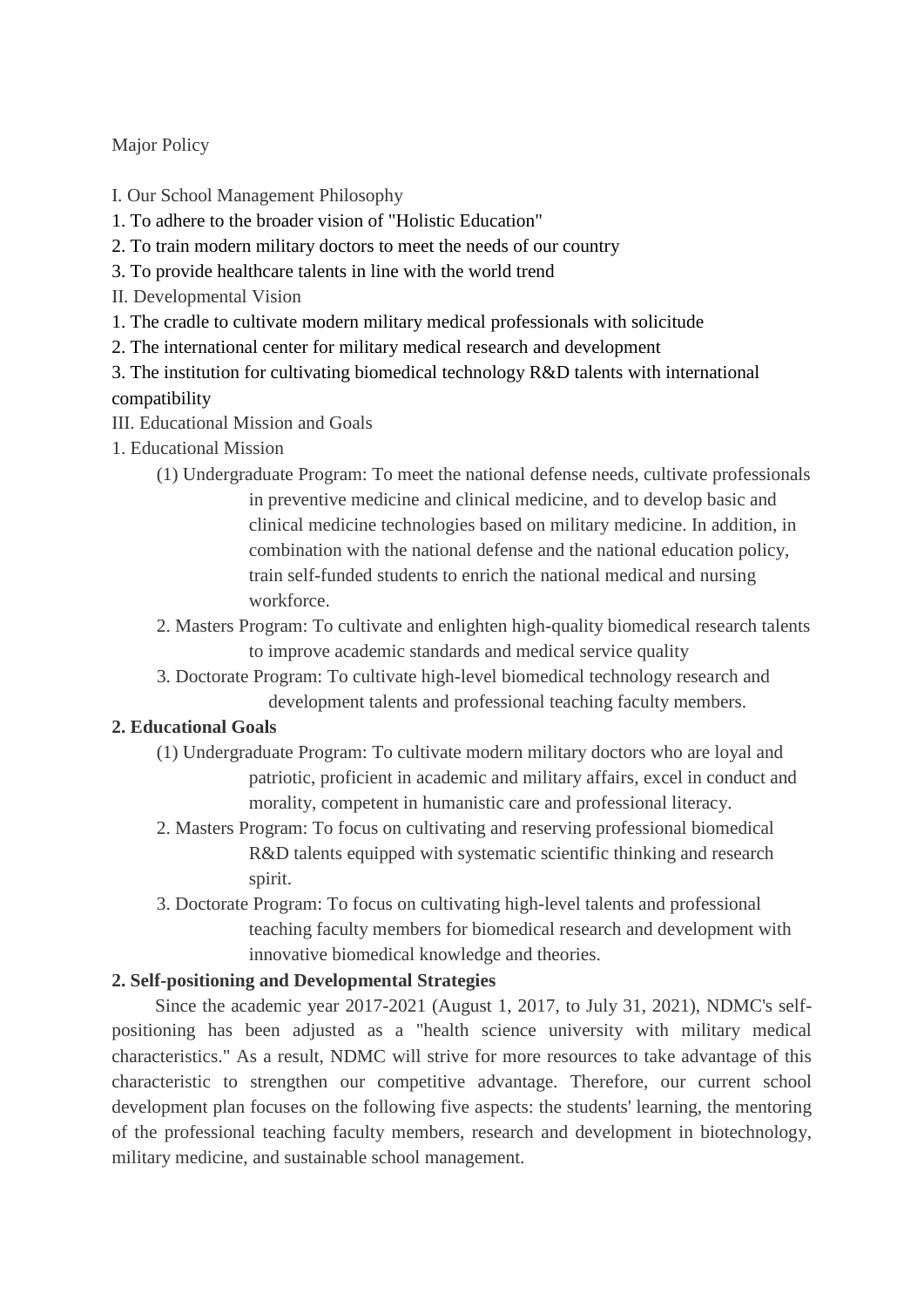## **1. Self-positioning**

NDMC aims to cultivate national-level leaders for military medical and health services following the Ministry of Defense's "Education for Practical Utilization" policy. Therefore, NDMC positioned itself as a "health science university with military medical characteristics" to equip our military medical school with teaching, research, service, and training functionalities. Different from general medical colleges, in addition to the characteristics of military medicine, NDMC also provides training tasks. Students are trained to acquire basic military medical literacy through daily life management, student honor system, and summer military training. In recent years, to enhance the effectiveness of primary emergency medical care expertise and battlefield medical care, NDMC has also collaborated with the policy guidance of the Ministry of National Defense to offer training courses such as Emergency Medical Intermediate Ambulance Technician (EMT-2) and Advanced Ambulance Technician (EMT-P).

## **2. Developmental Strategy**

NDMC has actively promoted teaching and administrative reforms in the past four years. After passing the school affairs evaluation, general education and department evaluation, and medical school evaluation (TMAC), the school affairs have been continuously upgrading, and NDMC has been striving for and achieving excellence. This direction of sustainable development has been empowering NDMC for advancements. Based on the traditional and excellent school management philosophy of NDMC, we will continue to develop our characteristics in National-level medicine. Furthermore, the all-rounded performance management model creates a high-quality learning and research environment to cultivate highquality students meeting the educational goals and working diligently towards our development vision. Therefore, the five major development strategies and implementation plans stipulated in the school affairs development plan for the 2017-2021 academic school year are as follows: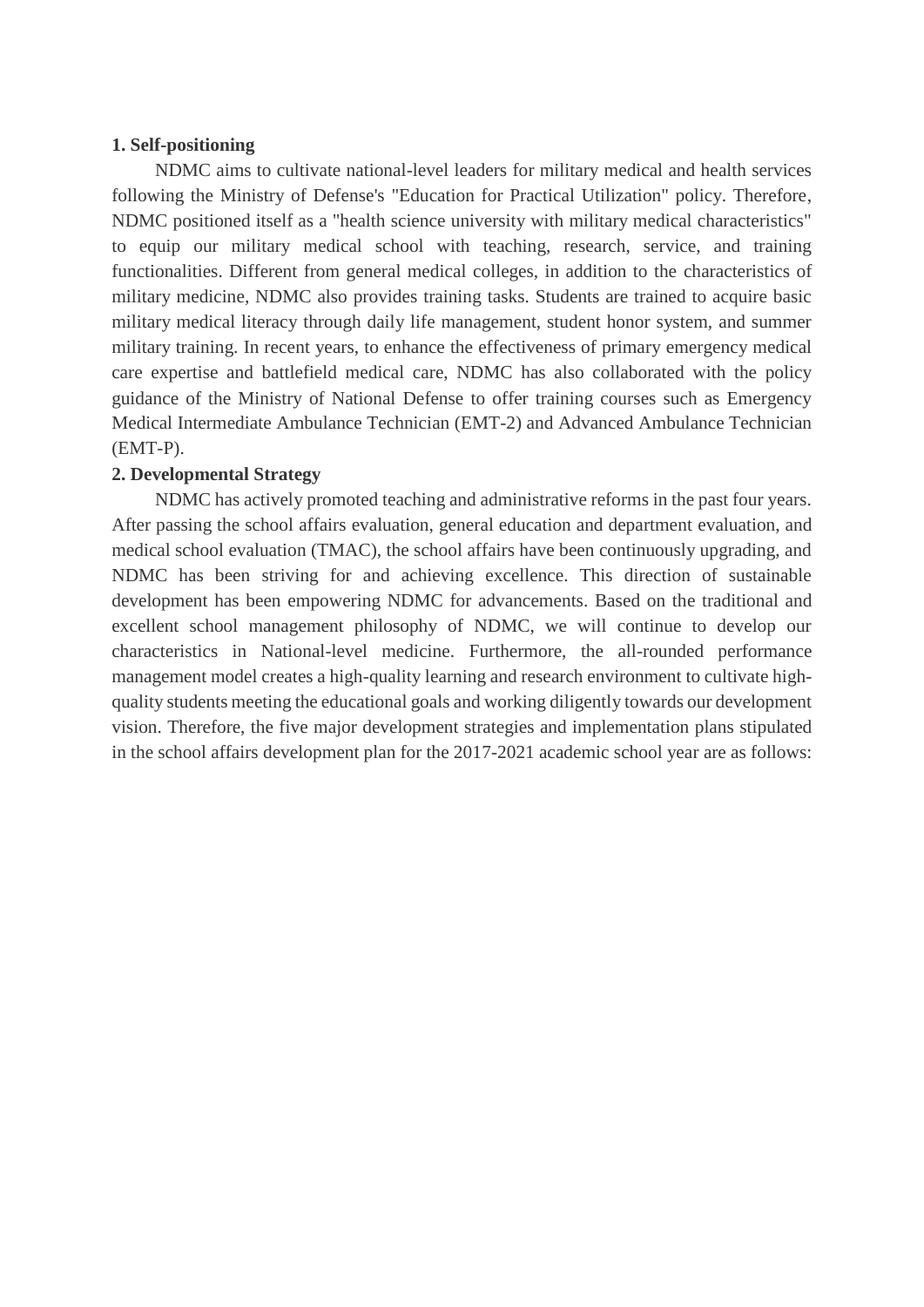| <b>School</b><br><b>Management</b><br>Philosophy | To adhere to the broader vision of "Holistic Education" and train modern military doctors to meet the needs of our<br>country and provide healthcare talents in line with the world trend.                                                                       |                                                                                                                                                                                                                                                            |                                                                                                                                                                                                                            |                                                                                                                                                                                                                   |                                                                                                                                                                                                                              |  |  |
|--------------------------------------------------|------------------------------------------------------------------------------------------------------------------------------------------------------------------------------------------------------------------------------------------------------------------|------------------------------------------------------------------------------------------------------------------------------------------------------------------------------------------------------------------------------------------------------------|----------------------------------------------------------------------------------------------------------------------------------------------------------------------------------------------------------------------------|-------------------------------------------------------------------------------------------------------------------------------------------------------------------------------------------------------------------|------------------------------------------------------------------------------------------------------------------------------------------------------------------------------------------------------------------------------|--|--|
| <b>Our Vision</b>                                | The cradle to cultivate modern military medical professionals with solicitude, the international center for military<br>medical research and development, and the institution to cultivate biomedical technology R&D talents with international<br>compatibility |                                                                                                                                                                                                                                                            |                                                                                                                                                                                                                            |                                                                                                                                                                                                                   |                                                                                                                                                                                                                              |  |  |
| <b>Development</b><br><b>Positioning</b>         | University of Health Sciences with Military Medicine                                                                                                                                                                                                             |                                                                                                                                                                                                                                                            |                                                                                                                                                                                                                            |                                                                                                                                                                                                                   |                                                                                                                                                                                                                              |  |  |
| <b>Development</b><br><b>Strategy</b>            | <b>Implement Holistic</b><br>Education                                                                                                                                                                                                                           | In-Depth Cultivation<br>in Teaching the<br>Excellence                                                                                                                                                                                                      | Strengthen the Research<br>and Development in<br>Biotechnology                                                                                                                                                             | <b>Expanding Army</b><br>Medicine                                                                                                                                                                                 | Sustainable School<br>Management                                                                                                                                                                                             |  |  |
| <b>Execution</b><br><b>Plans/Goals</b>           | 1. Strengthen liberal<br>arts education<br>and root for in-<br>depth medical<br>humanities<br>2. Strengthen core<br>competencies<br>and cultivate<br>professional<br>qualities<br>3. Promote<br>character<br>education and                                       | 1. Strengthen the<br>function of the<br>center for faculty<br>development<br>2. Set up models of<br>excellent faculty<br>and integrate<br>social care<br>3. Create an innovative<br>teaching<br>environment and<br>enhance teacher-<br>student interaction | 1. Integrate research<br>resources and<br>encourage<br>prospective<br>research<br>2. Strive for research<br>funding and<br>improvements in<br>research quality<br>3. Reward excellence<br>and expand<br>academic alliances | 1. Revitalize the<br>army core<br>medical courses<br>and medical<br>service training<br>2. To Promote<br><b>National Defense</b><br>Medical<br>Research and<br>Research and<br>Reform in<br><b>Health Service</b> | 1. Improve the<br>quality of school<br>administration<br>2. Continue to<br>promote green<br>and friendly<br>campus<br>3. Ongoing alumni<br>connections<br>4. Steady expansion<br>and management<br>of financial<br>resources |  |  |